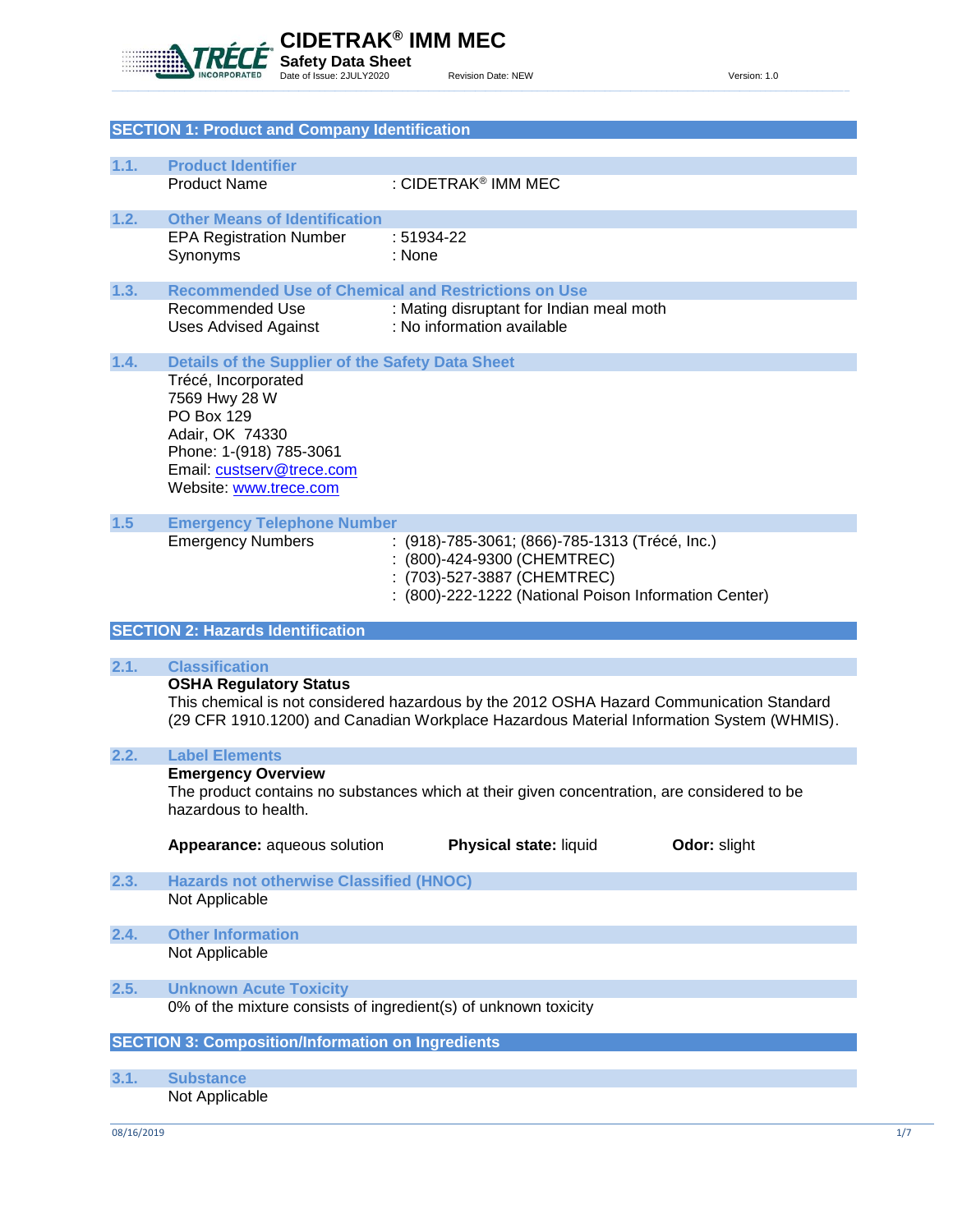# **CIDETRAK® IMM MEC Safety Data Sheet**

# **3.2. Mixture**

The product contains no substances which at their given concentration, are considered to be hazardous to health.

| <b>Chemical Name</b>                         | <b>Product Identifier</b> | Weight-% |
|----------------------------------------------|---------------------------|----------|
| $(9Z, 12E)$ -9,12-tetradecadien-1-yl acetate | (CAS No.) 30507-70-1      | 10.0     |
| Other ingredients                            | Proprietarv               | 90.0     |

| <b>SECTION 4: First Aid Measures</b>   |                                                                                                                                                                                                                              |  |  |
|----------------------------------------|------------------------------------------------------------------------------------------------------------------------------------------------------------------------------------------------------------------------------|--|--|
|                                        |                                                                                                                                                                                                                              |  |  |
| 4.1. Description of First Aid Measures |                                                                                                                                                                                                                              |  |  |
| <b>GENERAL ADVICE</b>                  | : Immediate medical attention is not required. If symptoms persist,<br>call a physician.                                                                                                                                     |  |  |
| <b>EYE CONTACT</b>                     | : Keep eye wide open while rinsing. Immediately flush with plenty<br>of water. After initial flushing, remove any contact lenses and<br>continue flushing for at least 15 minutes. If symptoms persist, call a<br>physician. |  |  |
| <b>SKIN CONTACT</b>                    | : Wash off immediately with soap and plenty of water while<br>removing all contaminated clothes and shoes. If symptoms persist,<br>call a physician. Wash contaminated clothing before reuse.                                |  |  |
| <b>INHALATION</b>                      | : Remove to fresh air. Get medical advice/attention if you feel<br>unwell.                                                                                                                                                   |  |  |
| <b>INGESTION</b>                       | : Call a POISON CENTER or doctor/physician if you feel unwell.<br>Rinse mouth.                                                                                                                                               |  |  |

**SELF-PROTECTION OF THE FIRST AIDER** : Use personal protective equipment as required.

| 4.2. | Most Important Symptoms and Effects, both Acute and Delayed                                  |                                                                                                                                                                                   |  |
|------|----------------------------------------------------------------------------------------------|-----------------------------------------------------------------------------------------------------------------------------------------------------------------------------------|--|
|      | Symptoms                                                                                     | : None known.                                                                                                                                                                     |  |
| 4.3. |                                                                                              | Indication of any Immediate Medical Attention and Special Treatment Needed                                                                                                        |  |
|      | Note to Physicians                                                                           | : Treat symptomatically                                                                                                                                                           |  |
|      | <b>SECTION 5: Firefighting Measures</b>                                                      |                                                                                                                                                                                   |  |
| 5.1. | <b>Extinguishing Media</b>                                                                   |                                                                                                                                                                                   |  |
|      | Suitable extinguishing media                                                                 | : Use extinguishing measures that are appropriate to local<br>circumstances and the surrounding environment. Dry<br>chemical, CO2, sand, earth, water spray or regular foam.      |  |
|      | Unsuitable extinguishing media                                                               | : Do not use a solid water stream as it may scatter and<br>spread fire.                                                                                                           |  |
| 5.2. | <b>Specific Hazards arising from the Substance or Mixture</b>                                |                                                                                                                                                                                   |  |
|      | <b>Explosion data</b><br>Sensitivity to Mechanical Impact<br>Sensitivity to Static Discharge | Thermal decomposition can lead to release of irritating and toxic gases and vapors.<br>Hazardous combustion products Carbon monoxide. Carbon dioxide (CO2).<br>: None.<br>: None. |  |
| 5.3. | <b>Protective Equipment and Precautions for Firefighters</b>                                 |                                                                                                                                                                                   |  |

07/2/2020 2/7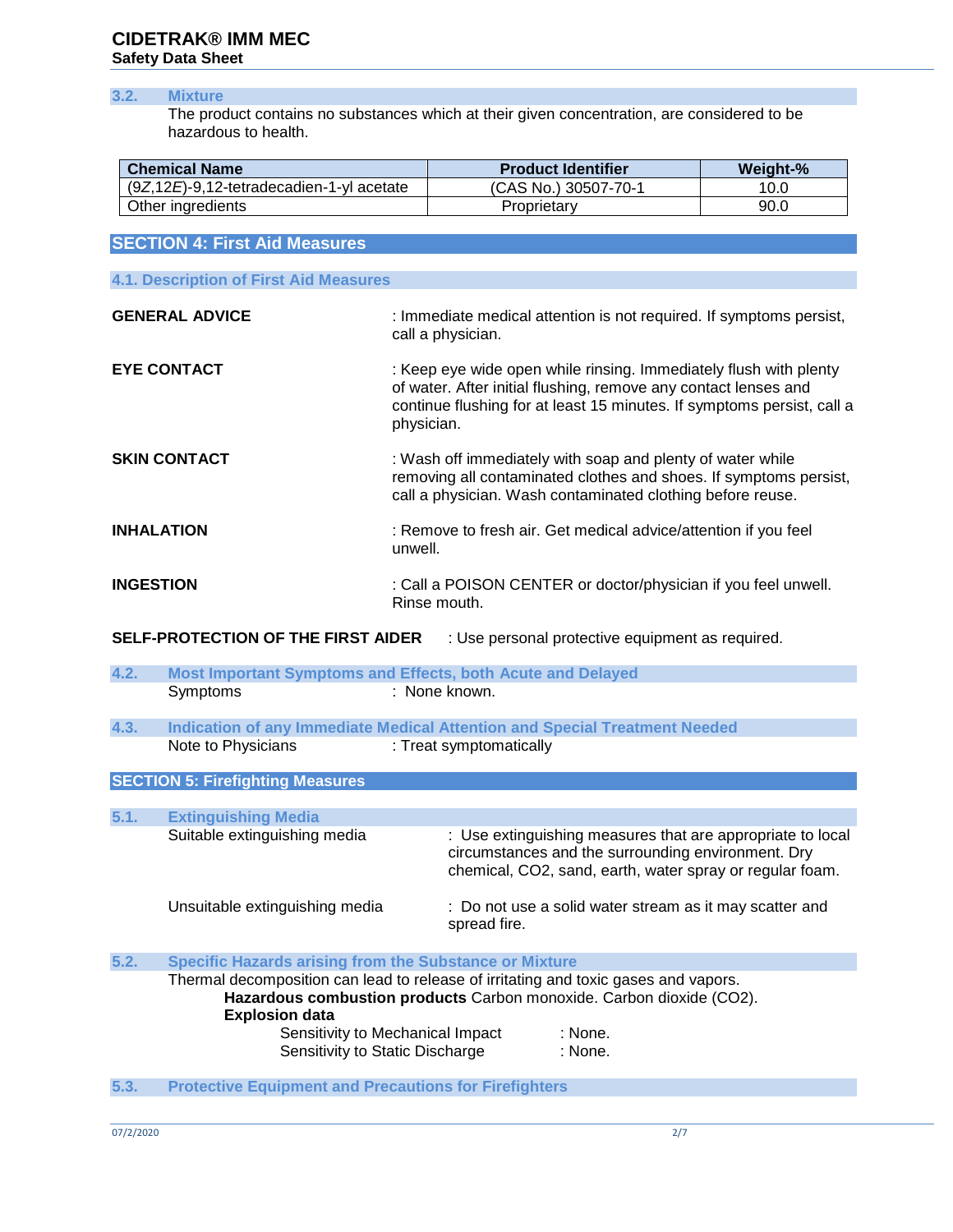As in any fire, wear self-contained breathing apparatus pressure-demand, MSHA/NIOSH (approved or equivalent) and full protective gear.

| <b>SECTION 6: Accidental Release Measures</b> |                                                                   |                                                                                                                                                                                                                                                                               |  |  |  |
|-----------------------------------------------|-------------------------------------------------------------------|-------------------------------------------------------------------------------------------------------------------------------------------------------------------------------------------------------------------------------------------------------------------------------|--|--|--|
|                                               |                                                                   |                                                                                                                                                                                                                                                                               |  |  |  |
| 6.1.                                          | Personal precautions                                              | <b>Personal Precautions, Protective Equipment and Emergency Procedures</b><br>: Use personal protective equipment as required. Stop leak if you<br>can do it without risk. Avoid contact with skin, eyes or clothing.<br>Wash thoroughly after handling.                      |  |  |  |
| 6.2.                                          | <b>Environmental Precautions</b>                                  |                                                                                                                                                                                                                                                                               |  |  |  |
|                                               | <b>Environmental precautions</b>                                  | : Prevent further leakage or spillage if safe to do so. Collect<br>spillage. Dispose of contents/container to an approved waste<br>disposal plant.                                                                                                                            |  |  |  |
| 6.2.                                          | <b>Methods and Material for Containment and Cleaning Up</b>       |                                                                                                                                                                                                                                                                               |  |  |  |
|                                               | Methods for containment<br>Methods for cleaning up                | : No information available.<br>: Use personal protective equipment as required. Dam up. Cover<br>liquid spill with sand, earth or other non-combustible absorbent<br>material. Pick up and transfer to properly labeled containers. Clean<br>contaminated surface thoroughly. |  |  |  |
|                                               | <b>SECTION 7: Handling and Storage</b>                            |                                                                                                                                                                                                                                                                               |  |  |  |
|                                               |                                                                   |                                                                                                                                                                                                                                                                               |  |  |  |
| 7.1.                                          | <b>Precautions for Safe Handling</b>                              |                                                                                                                                                                                                                                                                               |  |  |  |
|                                               | Advice on safe handling                                           | : Handle in accordance with good industrial hygiene and safety<br>practice. Use personal protective equipment as required. Use with<br>local exhaust ventilation. Wash contaminated clothing before reuse.                                                                    |  |  |  |
| 7.2.                                          |                                                                   | <b>Conditions for Safe Storage, Including any Incompatibilities</b>                                                                                                                                                                                                           |  |  |  |
|                                               | <b>Storage Conditions</b><br>Incompatible materials               | : Keep container tightly closed in a dry and well-ventilated place.<br>Keep in a dry, cool and well-ventilated place. Keep from freezing.<br>: Strong oxidizing agents. Strong acids. Strong bases.                                                                           |  |  |  |
|                                               | <b>SECTION 8:</b><br><b>Exposure Controls/Personal Protection</b> |                                                                                                                                                                                                                                                                               |  |  |  |
|                                               |                                                                   |                                                                                                                                                                                                                                                                               |  |  |  |
| 8.1.                                          | <b>Control Parameters</b>                                         |                                                                                                                                                                                                                                                                               |  |  |  |
|                                               | <b>Exposure Guidelines</b>                                        | : This product, as supplied, does not contain any hazardous<br>materials with occupational exposure limits established by the<br>region specific regulatory bodies.                                                                                                           |  |  |  |
| 8.2.                                          | <b>Appropriate Engineering Controls</b>                           |                                                                                                                                                                                                                                                                               |  |  |  |
|                                               | <b>Engineering Controls</b>                                       | : Showers<br>Eyewash stations<br>Ventilation systems                                                                                                                                                                                                                          |  |  |  |
| 8.3.                                          |                                                                   | <b>Individual Protection Measures, such as Personal Protective Equipment</b>                                                                                                                                                                                                  |  |  |  |
|                                               | Eye/face protection                                               | : Wear safety glasses with side shields (or goggles).                                                                                                                                                                                                                         |  |  |  |
|                                               | Skin and body protection                                          | : Wear protective gloves and protective clothing.                                                                                                                                                                                                                             |  |  |  |
|                                               | Respiratory protection                                            | : Ensure adequate ventilation, especially in confined areas.                                                                                                                                                                                                                  |  |  |  |
|                                               | <b>General Hygiene Considerations</b>                             | : Handle in accordance with good industrial hygiene and<br>safety practice.                                                                                                                                                                                                   |  |  |  |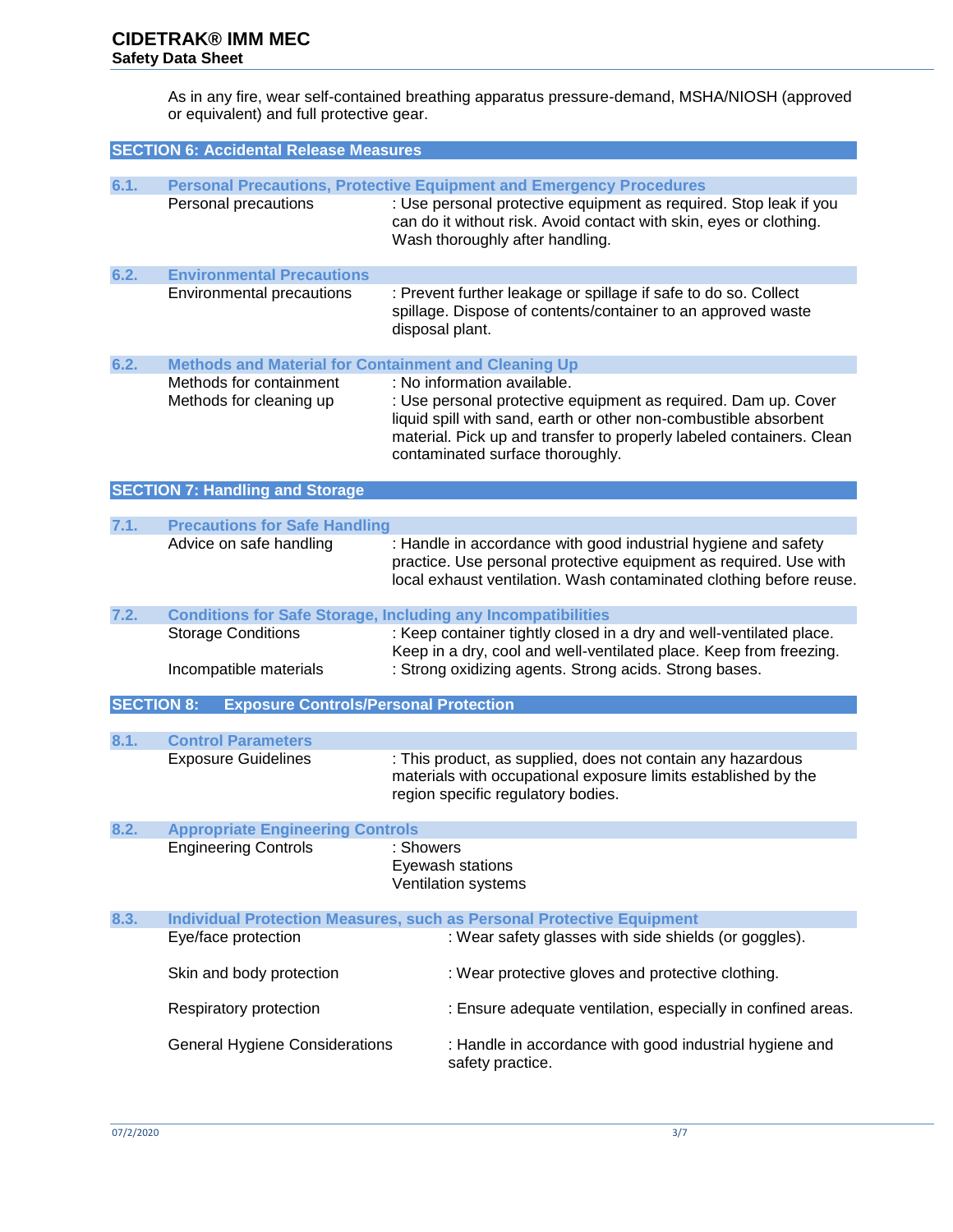# **SECTION 9: Physical and Chemical Properties**

| 9.1.  | Information on basic physical and chemical properties     |                                                          |                         |
|-------|-----------------------------------------------------------|----------------------------------------------------------|-------------------------|
|       | Physical state                                            | : Liquid                                                 |                         |
|       | Appearance                                                | : Aqueous solution                                       |                         |
|       | Odor                                                      | : Slight                                                 |                         |
|       | Color                                                     | : Off-white                                              |                         |
|       | Odor threshold                                            | : No information available                               |                         |
|       | <b>Property</b>                                           | <b>Values</b>                                            | <b>Remarks • Method</b> |
|       | рH                                                        | : No information available                               |                         |
|       | Melting point / freezing point                            | : No information available                               |                         |
|       | Boiling point / boiling range                             | : > 100 °C / 212 °F                                      |                         |
|       | Flash point                                               | : > 100 °C / 212 °F                                      |                         |
|       | Evaporation rate                                          | : No information available                               |                         |
|       | Flammability (solid, gas)                                 | : No information available                               |                         |
|       | Flammability Limit in Air                                 |                                                          |                         |
|       | Upper flammability limit<br>Lower flammability limit      | : No information available<br>: No information available |                         |
|       |                                                           |                                                          | @ 25 °C                 |
|       | Vapor pressure<br>Vapor density                           | $:$ ~18 mmHg<br>: No information available               |                         |
|       | Relative density                                          | : 1.0191                                                 |                         |
|       | Water solubility                                          | : Dispersible                                            |                         |
|       | Solubility in other solvents                              | : No information available                               |                         |
|       | Partition coefficient                                     | : No information available                               |                         |
|       | Autoignition temperature                                  | : No information available                               |                         |
|       | Decomposition temperature                                 | : No information available                               |                         |
|       | Kinematic viscosity                                       | : No information available                               |                         |
|       | Dynamic viscosity                                         | : No information available                               |                         |
|       | <b>Explosive properties</b>                               | : Not an explosive                                       |                         |
|       | Oxidizing properties                                      | : Not applicable                                         |                         |
| 9.2.  | <b>Other information</b>                                  |                                                          |                         |
|       | Softening point                                           | : No information available                               |                         |
|       | Molecular weight                                          | : No information available                               |                         |
|       | VOC Content (%)                                           | : No information available                               |                         |
|       | Density                                                   | : No information available                               |                         |
|       | <b>Bulk density</b>                                       | : No information available                               |                         |
|       |                                                           |                                                          |                         |
|       | <b>SECTION 10: Stability and Reactivity</b>               |                                                          |                         |
| 10.1. | <b>Reactivity</b>                                         |                                                          |                         |
|       | No data available                                         |                                                          |                         |
| 10.2. | <b>Chemical Stability</b>                                 |                                                          |                         |
|       | Stable under recommended storage conditions.              |                                                          |                         |
|       |                                                           |                                                          |                         |
| 10.3. | <b>Possibility of Hazardous Reactions</b>                 |                                                          |                         |
|       | None under normal processing.                             |                                                          |                         |
| 10.4. | <b>Conditions to Avoid</b>                                |                                                          |                         |
|       | Storage near to reactive materials. Elevated temperature. |                                                          |                         |
| 10.5. | <b>Incompatible Materials</b>                             |                                                          |                         |
|       | Strong oxidizing agents. Strong acids. Strong bases.      |                                                          |                         |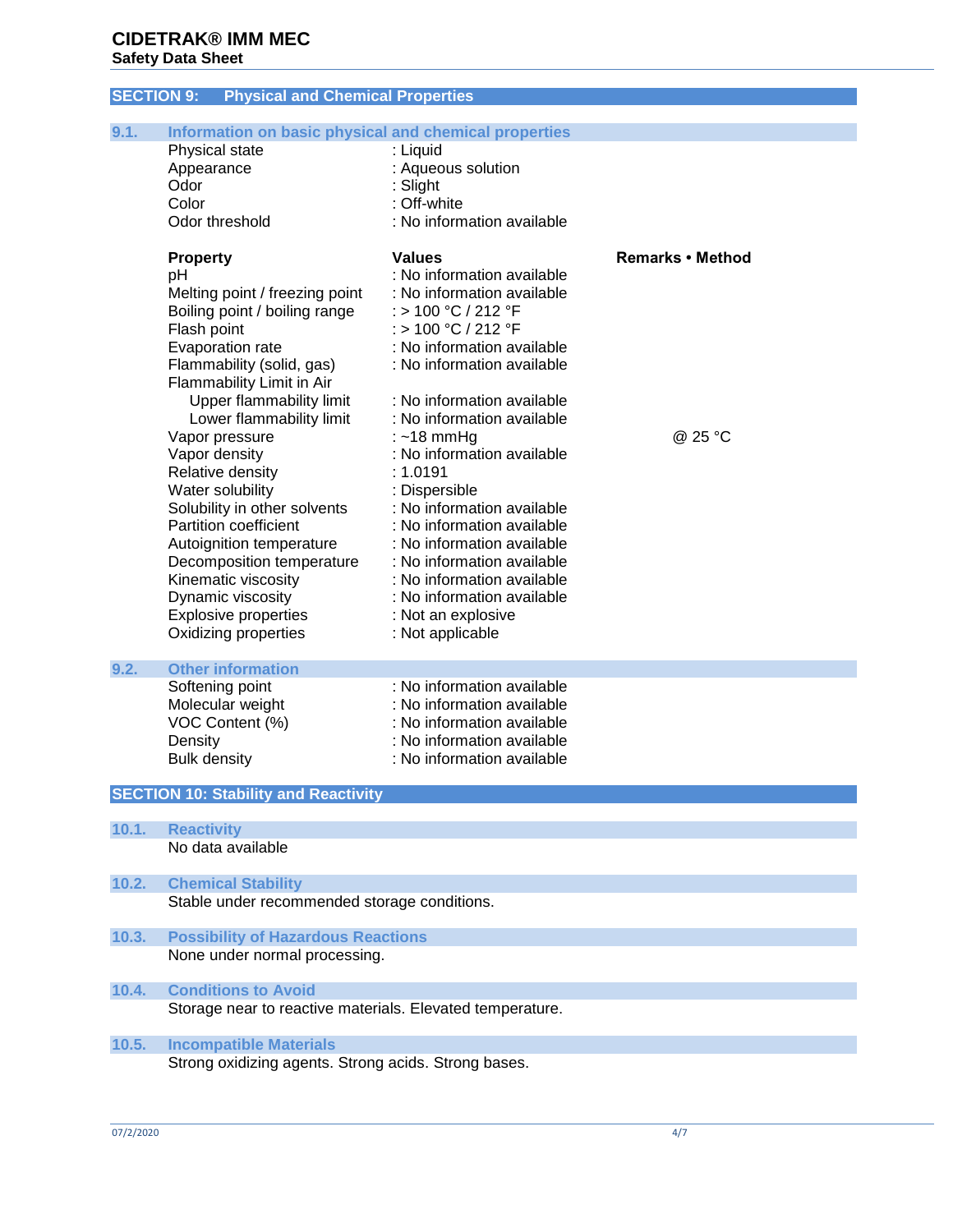# **CIDETRAK® IMM MEC Safety Data Sheet**

# **10.6. Hazardous Decomposition Products** Thermal decomposition can lead to release of irritating and toxic gases and vapors. **SECTION 11: Toxicological Information 11.1. Information on Likely Routes of Exposure Product Information** Inhalation : Based on available data, the classification criteria are not met. Eye contact : Based on available data, the classification criteria are not met. Skin contact : Based on available data, the classification criteria are not met. Ingestion : Based on available data, the classification criteria are not met. **Chemical Name Oral LD50 Dermal LD50 Inhalation LC50** Other ingredients  $\vert > 90 \text{ mL/kg ( Rat )} \vert$  -9,12-Tetradecadien-1-ol, acetate, (E,Z)- 30507-70-1  $> 1$  g/kg ( Rat )  $\qquad \qquad$  -  $\qquad \qquad$  -**11.2. Information on Toxicological Effects**  Symptoms : No information available. **11.3. Delayed and Immediate Effects as well as Chronic Effects from Short and Long-Term Exposure** Sensitization : Based on available data, the classification criteria are not met. Germ cell mutagenicity : Based on available data, the classification criteria are not met. Carcinogenicity : Based on available data, the classification criteria are not met. Reproductive toxicity : Based on available data, the classification criteria are not met. STOT - single exposure : Based on available data, the classification criteria are not met. STOT - repeated exposure : Based on available data, the classification criteria are not met. Aspiration hazard : Based on available data, the classification criteria are not met. **11.4. Numerical Measures of Toxicity - Product Information** The following values are calculated based on chapter 3.1 of the GHS document. ATEmix (oral) : 9,766.00 mg/kg **SECTION 12: Ecological Information 12.1. Ecotoxicity** None known **12.2. Persistence and Degradability** No information available. **12.3. Bioaccumulative Potential** Not likely to bioaccumulate.

- **12.4. Other Adverse Effects**  No information available
- **SECTION 13: Disposal Considerations**

| 13.1. | <b>Waste Treatment Methods</b> |                                                                                                          |
|-------|--------------------------------|----------------------------------------------------------------------------------------------------------|
|       | Disposal of Wastes             | : Disposal should be in accordance with applicable regional,<br>national and local laws and regulations. |
|       | Contaminated packaging         | : Do not reuse container.                                                                                |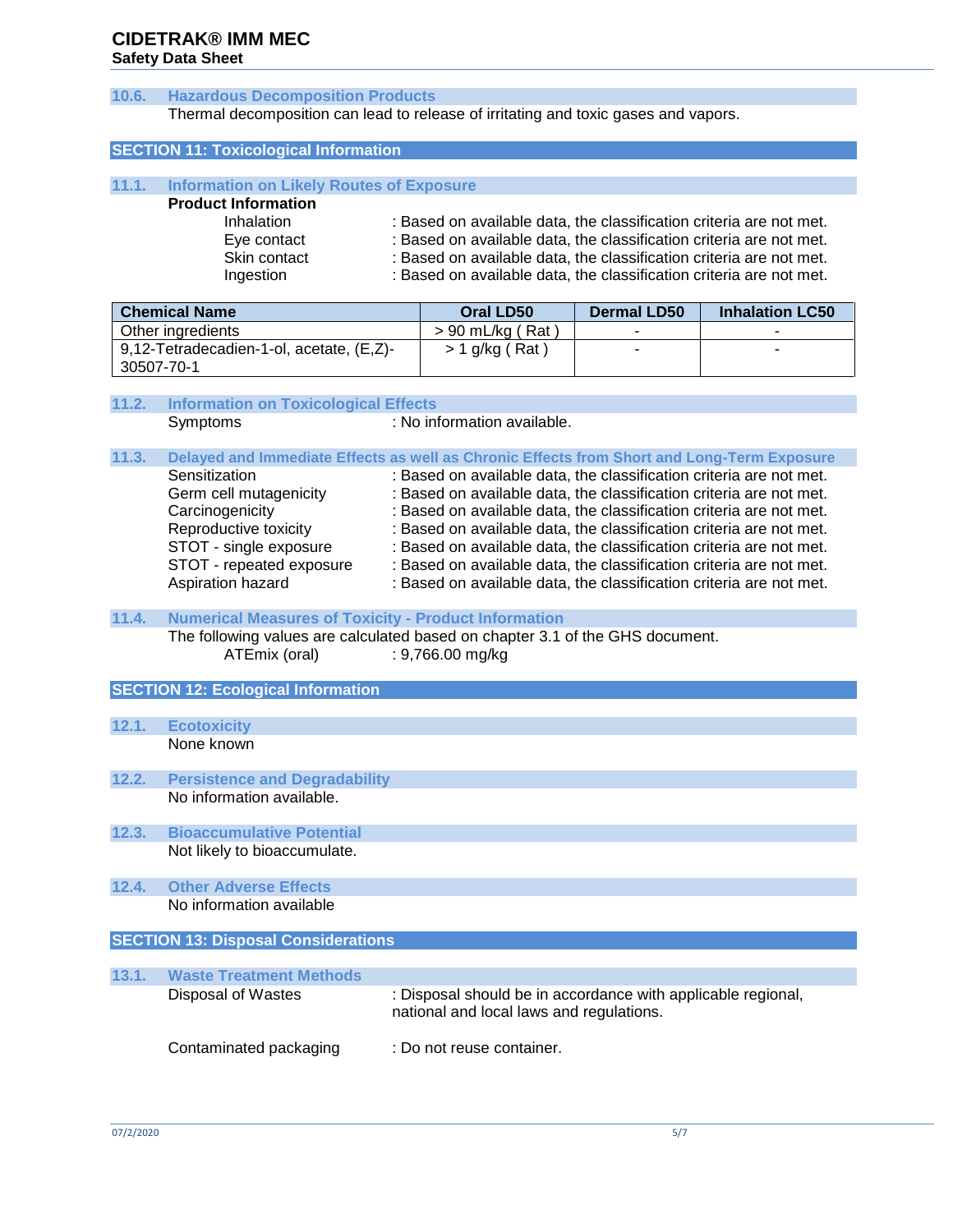#### **SECTION 14: Transport Information**

| DOT   | : Not regulated |
|-------|-----------------|
| TDG.  | : Not regulated |
| IATA  | : Not regulated |
| IMDG. | : Not regulated |

#### **SECTION 15: Regulatory Information**

# **15.1. International Inventories**

| : Complies |
|------------|
| : Complies |
| : Complies |
| : Complies |
| : Complies |
| : Complies |
| : Complies |
|            |

#### **Legend:**

 TSCA - United States Toxic Substances Control Act Section 8(b) Inventory DSL/NDSL - Canadian Domestic Substances List/Non-Domestic Substances List EINECS/ELINCS - European Inventory of Existing Chemical Substances/European List of Notified Chemical Substances ENCS - Japan Existing and New Chemical Substances IECSC - China Inventory of Existing Chemical Substances KECL - Korean Existing and Evaluated Chemical Substances PICCS - Philippines Inventory of Chemicals and Chemical Substances AICS - Australian Inventory of Chemical Substances

#### **15.2. U.S. Federal Regulations**

#### **15.2.1. SARA 313**

Section 313 of Title III of the Superfund Amendments and Reauthorization Act of 1986 (SARA). This product does not contain any chemicals which are subject to the reporting requirements of the Act and Title 40 of the Code of Federal Regulations, Part 372

#### **15.2.2. SARA 311/312 Hazard Categories**

| Acute health hazard               | ∶ No |
|-----------------------------------|------|
| Chronic Health Hazard             | ∶ No |
| Fire hazard                       | : No |
| Sudden release of pressure hazard | ∶ No |
| Reactive Hazard                   | : No |

#### **15.2.3. CWA (Clean Water Act)**

This product does not contain any substances regulated as pollutants pursuant to the Clean Water Act (40 CFR 122.21 and 40 CFR 122.42)

#### **15.2.4. CERCLA**

This material, as supplied, does not contain any substances regulated as hazardous substances under the Comprehensive Environmental Response Compensation and Liability Act (CERCLA) (40 CFR 302) or the Superfund Amendments and Reauthorization Act (SARA) (40 CFR 355). There may be specific reporting requirements at the local, regional, or state level pertaining to releases of this material.

# **15.3. U.S. State Regulations**

## **15.3.1 California Proposition 65**

This product does not contain any Proposition 65 chemicals